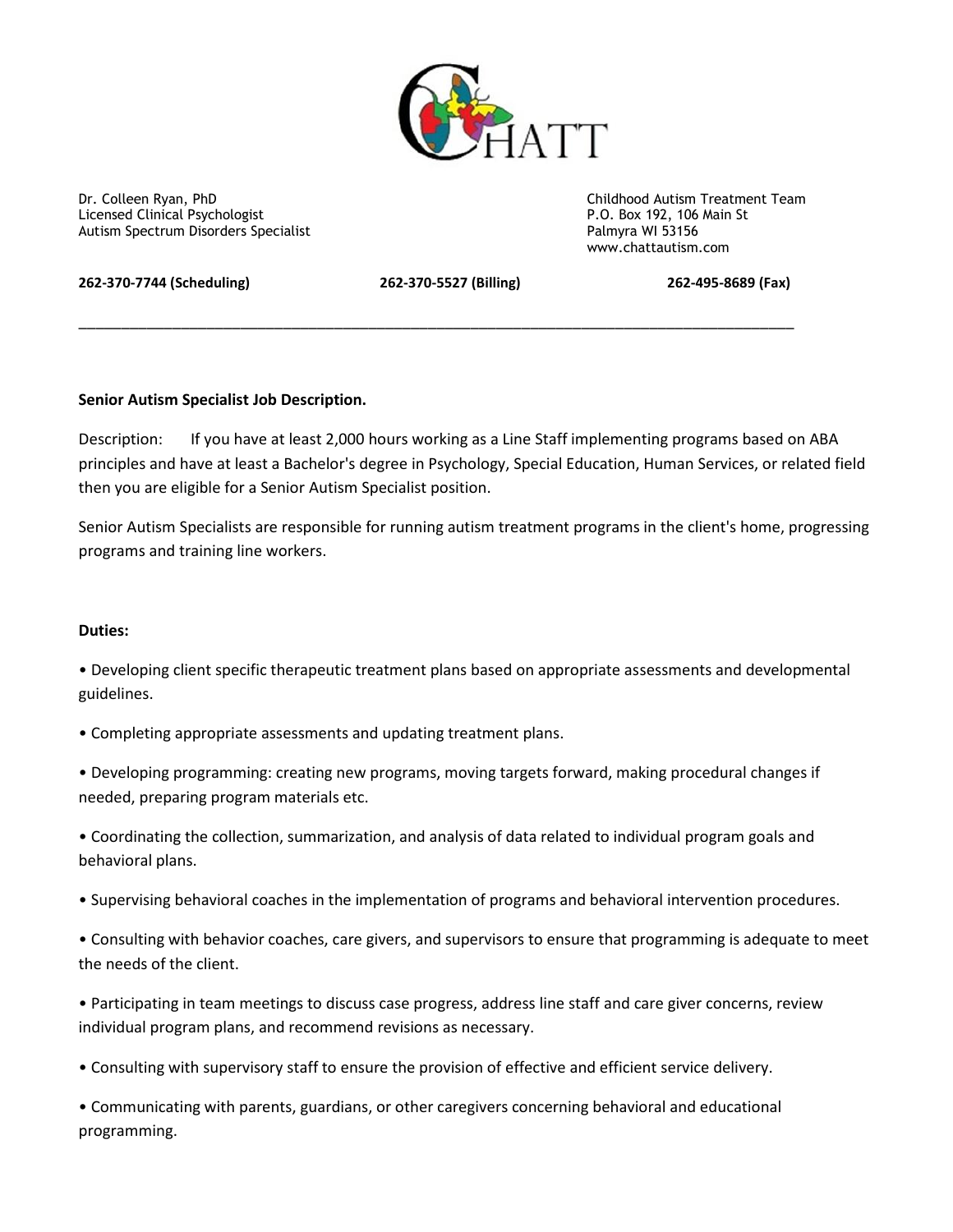- Provide initial and ongoing training for behavioral coaches
- Ensuring orientation of new staff to the policies and procedures of the company.
- Maintaining strict confidentiality of clients

## **Qualifications:**

## **Education:**

• A Bachelor's Degree in a human services discipline and at least 2,000 hours of training or supervised experience in the use of behaviorally based therapy models consistent with best practice and research on effectiveness for children with autism spectrum disorders who meet all criteria to receive this service,

OR

• A Board Certified Assistant Behavior Analyst (BCaBA) with a minimum of 400 hours of hands-on training in providing ABA services directly to children and/or adults with autism under the supervision of a Board Certified Behavior Analyst who has at least two years of experience in ABA programming for individuals with autism,

OR

• Legal authorization to perform psychotherapy, with a Master's Degree in one of the behavioral sciences who has at least 400 hours of training or supervised experience in the use of behaviorally-based therapy models consistent with best practice and research on effectiveness for children with autism spectrum disorders, in addition to, or as part of their 3,000 hours of training/supervision; and have sufficient written evidence of training and/or education in the method of evidence-based therapy being delivered, prior to the provision of services.

### **Experience:**

- See above education/experience requirements.
- Must have experience working with children and adolescents, utilizing ABA therapies.
- A solid understanding of autism and behavioral principles.
- Experience utilizing applied behavior analytic strategies to modify behavior.
- Experience with functional behavior assessments and writing behavior support plans.

# **Skills and Competencies:**

- Natural ability to interact with children, with the ability to work with a variety of children on the autism spectrum, at different functioning levels.
- Must display energy and creativity.
- Critical thinking skills, with strong analytical abilities.